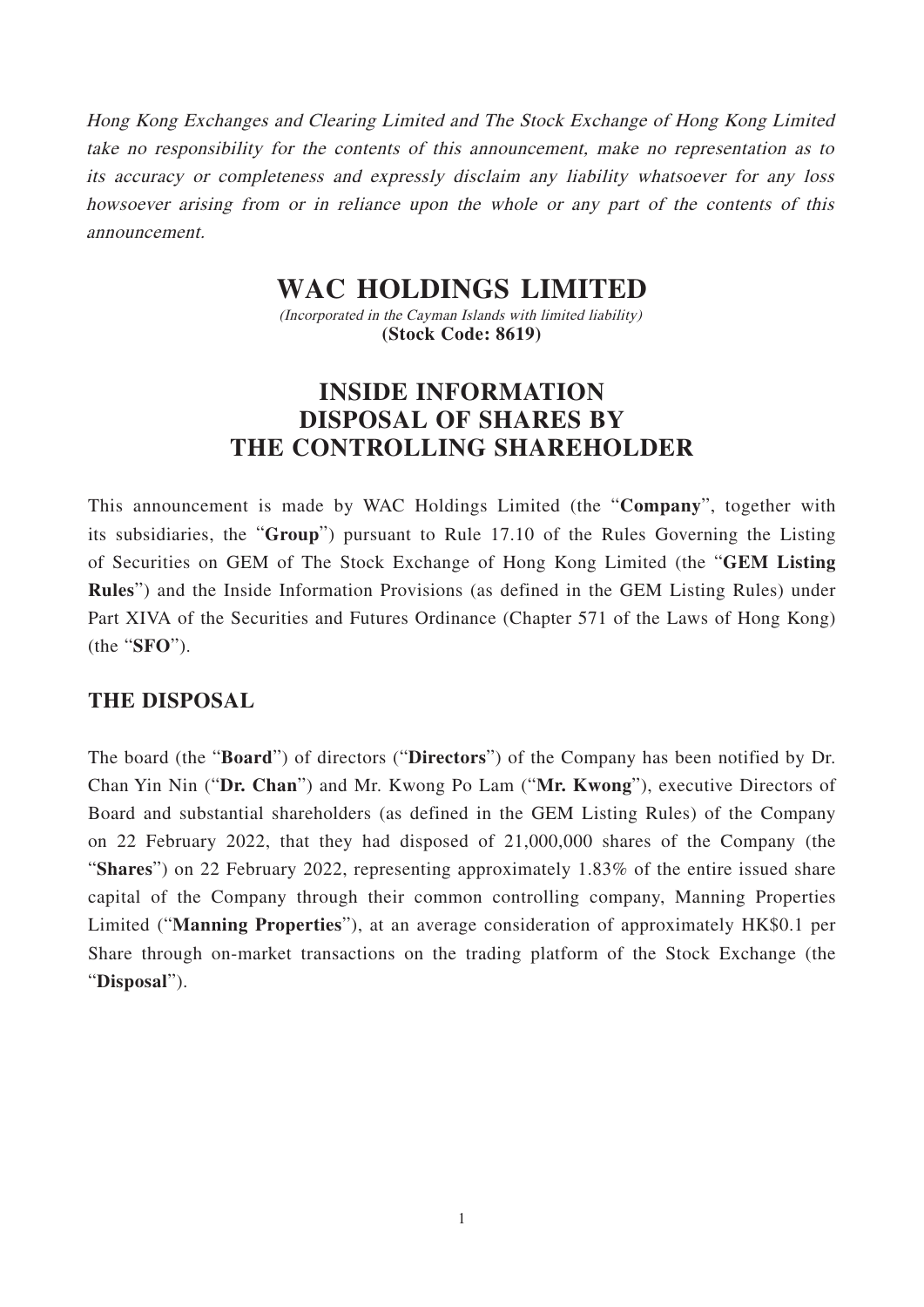Immediately before completion of the Disposal, Dr. Chan and Mr. Kwong through Manning Properties held 363,072,000 Shares, representing approximately 31.52% of the issued share capital of the Company. Upon completion of the Disposal, the shareholding held by Dr. Chan and Mr. Kwong through Manning Properties in the Company reduced to 342,072,000 Shares, representing approximately 29.69% of the issued share capital of the Company. As a result, Manning Properties will cease to be the controlling shareholder of the Company but will remain as the largest substantial shareholder of the Company (as defined in the GEM Listing Rules).

## **SHAREHOLDING STRUCTURE OF THE COMPANY**

|                               |                            | <b>Immediately before</b> |                                        |                   |
|-------------------------------|----------------------------|---------------------------|----------------------------------------|-------------------|
|                               | completion of the Disposal |                           | <b>Upon completion of the Disposal</b> |                   |
|                               |                            | Approximate               |                                        | Approximate       |
|                               |                            | percentage in the         |                                        | percentage in the |
|                               |                            | total number of           |                                        | total number of   |
|                               | Number of                  | issued shares of          | Number of                              | issued shares of  |
| <b>Name of Shareholders</b>   | shares                     | the Company               | shares                                 | the Company       |
|                               |                            | (Note 1)                  |                                        | (Note 1)          |
| Manning Properties (Note 2)   | 363,072,000                | 31.52%                    | 342,072,000                            | 29.69%            |
| Dr. Chan ( <i>Note 2</i> )    | 363,072,000                | 31.52%                    | 342,072,000                            | 29.69%            |
| Mr. Kwong (Note 2)            | 363,072,000                | 31.52%                    | 342,072,000                            | 29.69%            |
| Ms. Julia Gower Chan (Note 3) | 363,072,000                | 31.52%                    | 342,072,000                            | 29.69%            |
| Ms. Leung Kwai Ping (Note 4)  | 363,072,000                | 31.52%                    | 342,072,000                            | 29.69%            |
| Mr. Wong Man Hin Max          | 158,102,000                | 13.72%                    | 177,974,000                            | 15.45%            |
| Public                        | 630,826,000                | 54.76%                    | 631,954,000                            | 54.86%            |
| Total                         | 1,152,000,000              | 100%                      | 1,152,000,000                          | $100\%$           |

Notes:

- 1. The percentages have been rounded up to two decimal places. Accordingly, the total percentage may not be equal to the apparent total percentage.
- 2. Manning Properties is beneficially owned as to approximately 31.8% by Mr. Kwong and approximately 68.2% by Dr. Chan. As the Concerted Group, Mr. Kwong and Dr. Chan restrict their ability to exercise direct control over the Company by holding their interests through Manning Properties, a common investment holding company, and as a result Mr. Kwong and Dr. Chan are presumed to be a group of controlling shareholders pursuant to the Guidance Letter HKEx-GL89-16 issued in November 2016. Accordingly, Mr. Kwong and Dr. Chan are deemed to be interested in the 342,072,000 Shares held by Manning Properties upon completion of the Disposal.